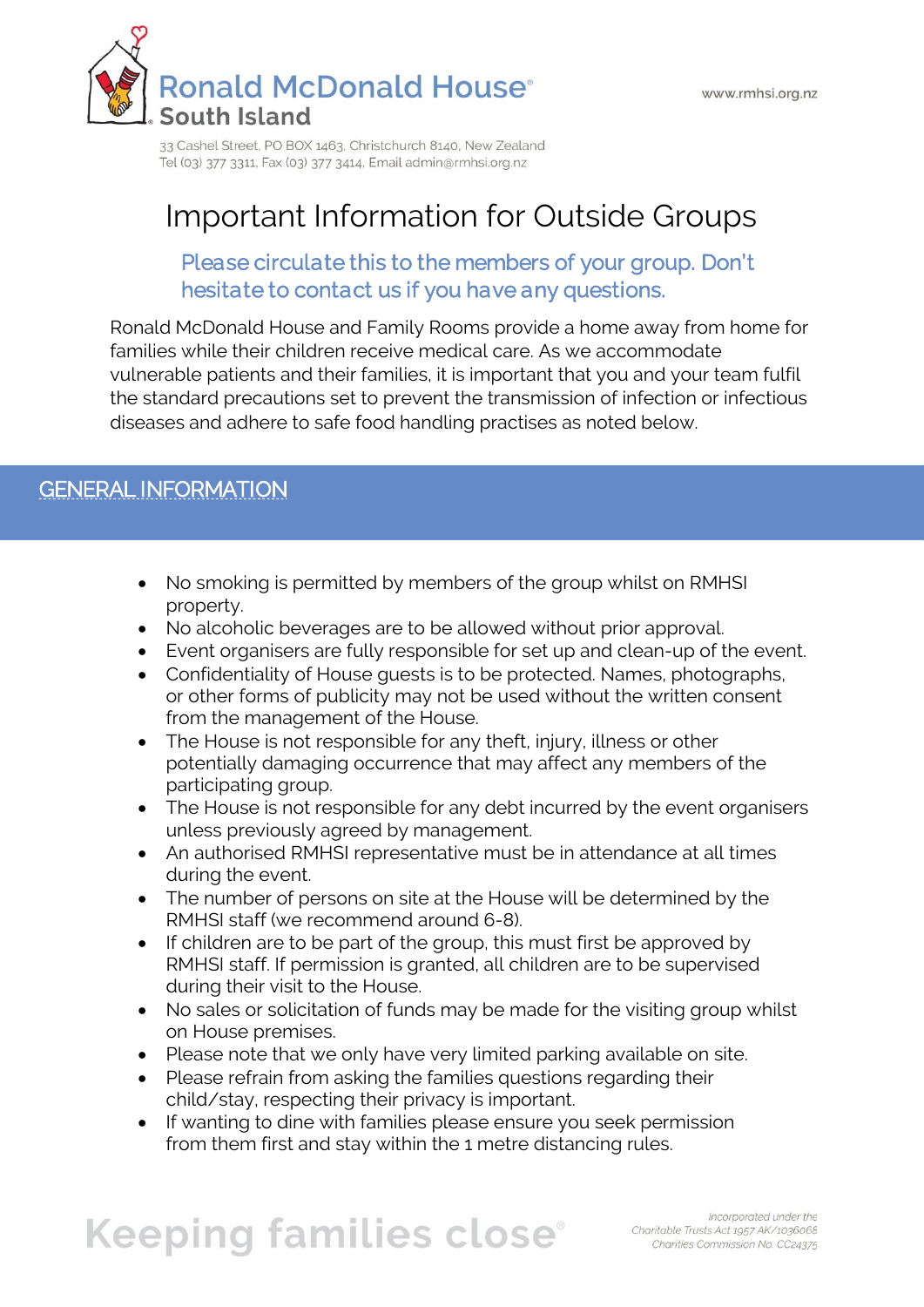

#### HEALTH INFORMATION

Under no circumstances can guests, visitors or volunteers who have been in contact or diagnosed with measles, chicken pox, mumps, whooping cough or shingles over the past three weeks, or who have had a fever, vomiting or diarrhoea in the last 48 hours, be allowed to enter our facilities.

Anyone with any cold or flu-like symptoms are also not permitted to enter our facilities.

- Flu symptoms: shortness of breath, stiff neck, headache with a fever
- Cold symptoms: runny nose, cough, congestion, sore throat, watery eyes

#### Special information regarding Novel coronavirus (2019-nCoV)

Under no circumstances can anyone within your Family Dinner Programme group, or any of their family members, who have been told by a healthcare provider or public health official, that they should self-quarantine due to potential COVID-19 exposure(s) or that you are suspected of having COVID-19 can enter our facilities.

All members in your group MUST BE FULLY COVID VACCINATED, including booster shot – no exceptions.

All members in your group will be required to scan our QR code when entering the building, and also sign into our SwipedOn system, with sanitising of hands on completion.

Masks are to be worn whilst in the communal areas. These can be removed whilst eating.

The meals MUST BE SERVED up on plates, no self-service under Orange traffic light system.

#### Immunisation

You need to be fully immunised (received two doses of MMR vaccine – typically given at 15 months and 4 years) to access the house. This is not a requirement if you were born before 1969

If you have not been immunised or are not sure, you should contact your GP to test your immunity and have this confirmed prior to coming to the House or Family Room.

#### Upon entering our facility, please ensure you

- 1. Register your visit on our visitor management system and wear the identification label printed at all times.
- 2. Sanitise and maintain regular hand washing with soap & water during your visit.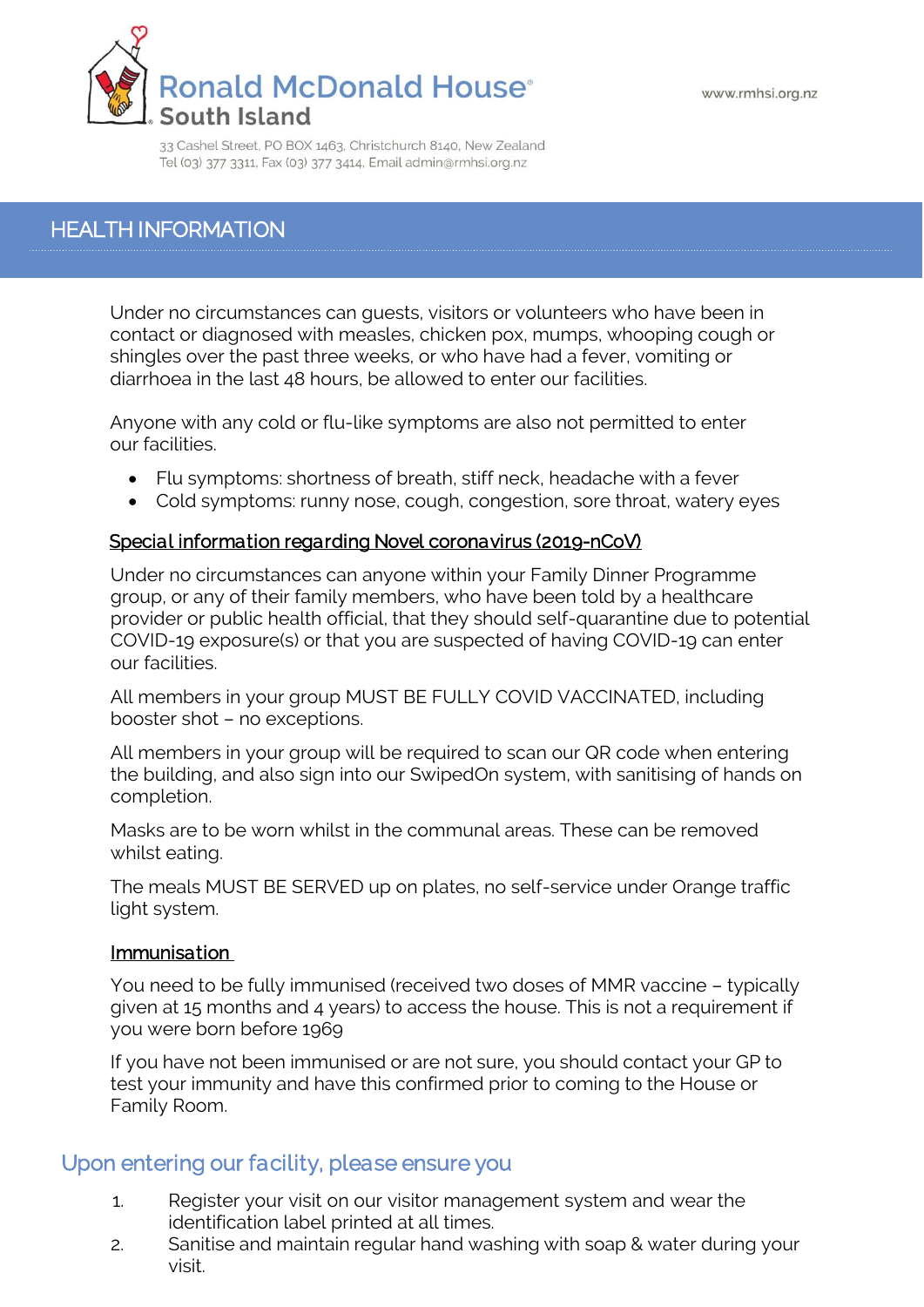

- 3. Social distancing of at least 1 metre must be maintained at all times whilst in the kitchen and dining areas. You are able to use the full kitchen facility to adhere to this requirement.
- 4. Cover any sneezes & coughs with your elbow, then wash your hands thoroughly.

### FOOD HANDLING AND SAFETY INFORMATION

#### Clean

Before you prepare food:

Wash hands thoroughly and dry completely on entering kitchen, after removal of rubbish, after sneezing or coughing, after touching your face or hair, and between touching food items of proteins like poultry, raw meat, raw fish etc.

Coloured chopping boards must be used diligently to prevent crosscontamination of one food item to another. Use once, then wash, dry thoroughly and sanitise between any new items.

| Colour       | Use                                                     |
|--------------|---------------------------------------------------------|
| White        | Used for cutting dairy items only (cheese, butter etc). |
| Yellow       | Used for cutting poultry & chicken items.               |
| <b>Blue</b>  | Used for cutting fish & seafood items                   |
| Red          | Used for cutting raw red meat including pork            |
| <b>Brown</b> | Used for cutting any cooked meat items                  |
| Green        | Used for cutting of vegetables, herbs and fruit         |

Use paper towels to clean up messy spills, then wipe with a cloth and hot water and detergent.

Ensure you wear a mask at all times, including while you're preparing food. You may remove your mask to eat and drink.

After all food is prepared and cooked, please ensure you effectively clean down all surfaces with soap and hot water and thoroughly sanitise the surfaces too.

# ŗ  $\overline{a}$

Incorporated under the Incorporated under the<br>Charitable Trusts Act 1957 AK/1036068<br>Charities Conspiesion Me CC31375 Charities Commission No. CC24375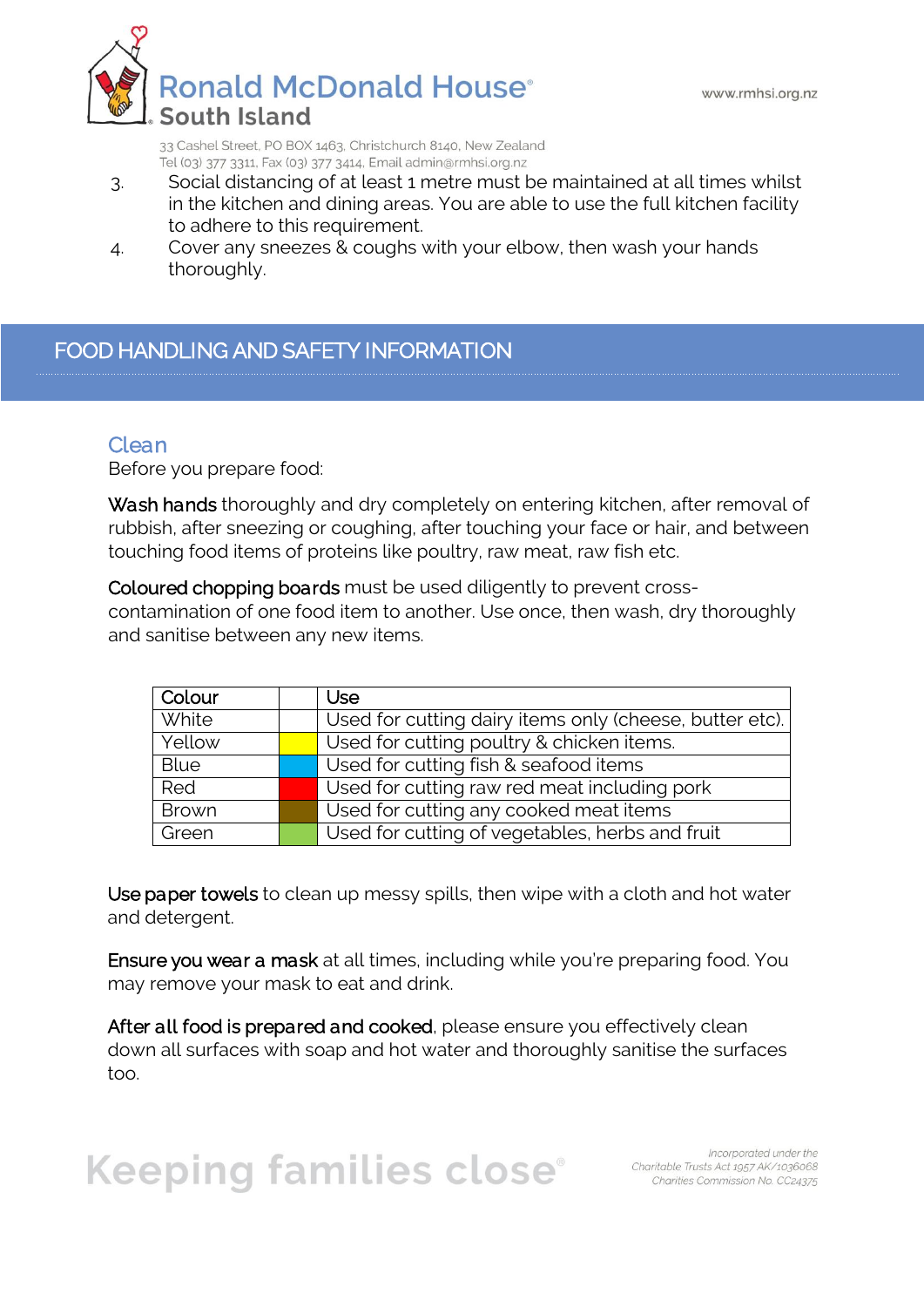

#### Cook

- It is very important temperatures of food being served is up to temperature to eliminate bacteria which is killed with higher temperature. The danger zone for bacteria to multiply is from 4º Celsius to 64º Celsius so probe food before serving (we have thermometers here for you to use).
- Cook food thoroughly, especially meat, poultry, eggs and seafood.
- Bring foods like soups and stews to boiling to make sure that they have reached 70º Celsius/ 158º Fahrenheit. For meat and poultry, make sure that juices are clear, not pink. Ideally, use a thermometer inserted in the middle of the thickest part – temperature should be 75º Celsius.
- Reheat cooked food thoroughly these should be steaming hot (over 75° Celsius) and do not reheat more than once.
- Use one set of utensils for raw meat and chicken and another set for cooked food.
- All meat/chicken cooked in the oven must be put into oven bags. Less of a smoke/fire risk.
- Put cooked items on a clean plate, not one that's been used for raw ingredients.

## Safe Barbecuing Instructions

- Make sure your barbeque and cooking tools have been cleaned with soap and water before using.
- Have separate utensils, plates and other equipment for raw and cooked foods – using just one set will mean you transfer pathogens from raw meats to cooked foods.
- Don't place or prepare raw meat on the grill next to cooked or partially cooked meat or other ready-to-eat foods.
- Precook chicken, sausages and minced meat, then barbeque until meat is steaming hot (over 75º Celsius) all the way through.
- Turn food regularly so that it cooks evenly.
- Marinate meat in a covered container in the fridge and cook the marinade before pouring it over cooked foods.
- Keep all food covered and cool until ready to cook or eat.

### **Chill**

- Cool hot foods for up to 30 minutes before refrigerating to prevent raising the temperature of stored food.
- Refrigerate or freeze any leftovers within 2 hours. Never leave at room temperature for more than 2 hours (or less if the room temperature is warm)
- All food that is to be stored in fridge or dry stores area must be covered with either a lid or plastic wrap (glad wrap). Even if storing for a short period, all items must be covered. This is to prevent cross contamination of one food item to another. Our Overnight Supervisor will assist with this process.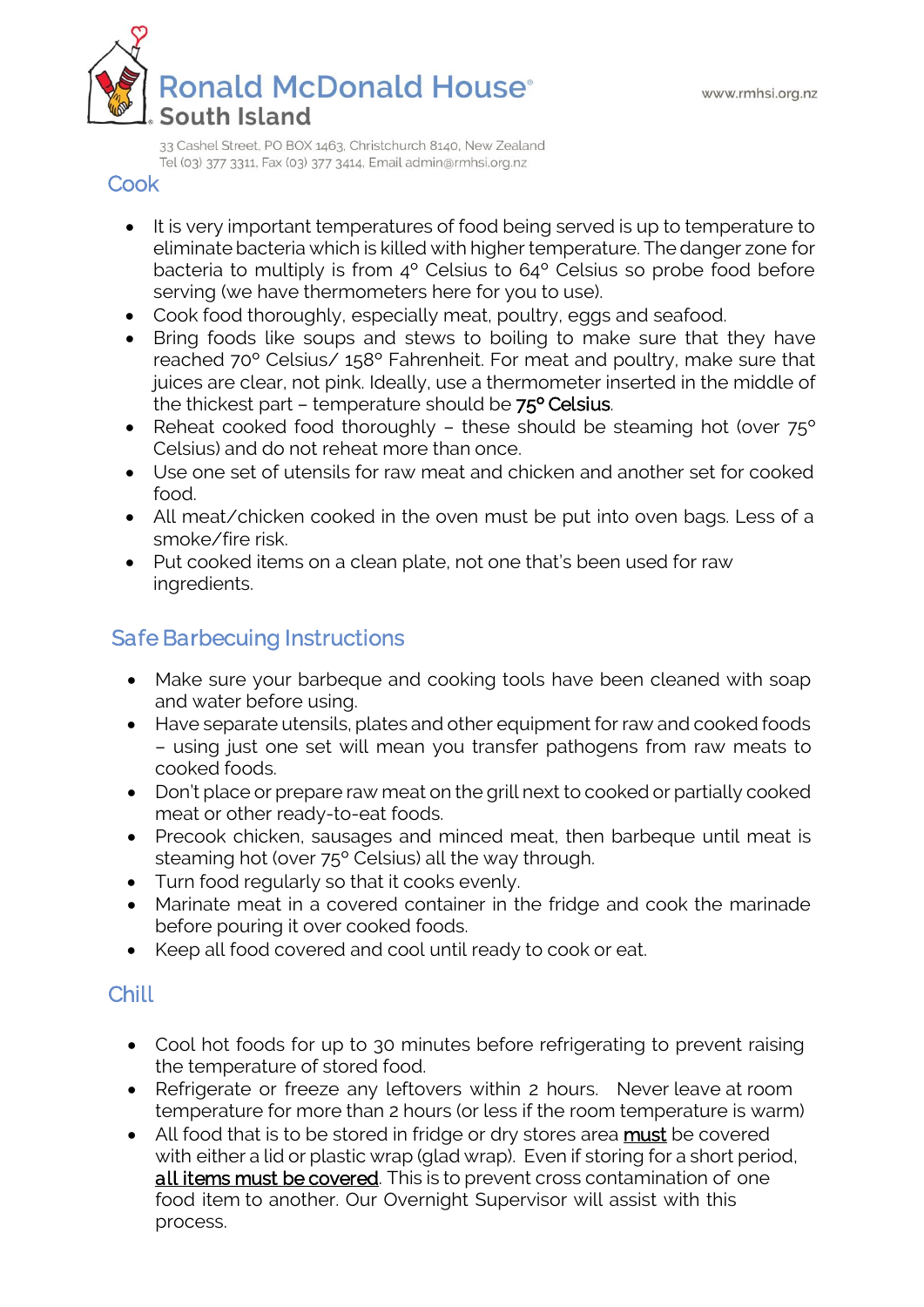

Acknowledgement - please email to fdp@rmhsi.org.nz

Our team acknowledges and agrees to adhere to the guidelines as noted above.

Your Name:

Group Name: <u>Name: Alexander School and Charles Communication</u>

Date: Contract Contract Contract Contract Contract Contract Contract Contract Contract Contract Contract Contract Contract Contract Contract Contract Contract Contract Contract Contract Contract Contract Contract Contract

Keeping families close<sup>®</sup> Charitable Trusts Act 1957 AK/1036068

Incorporated under the